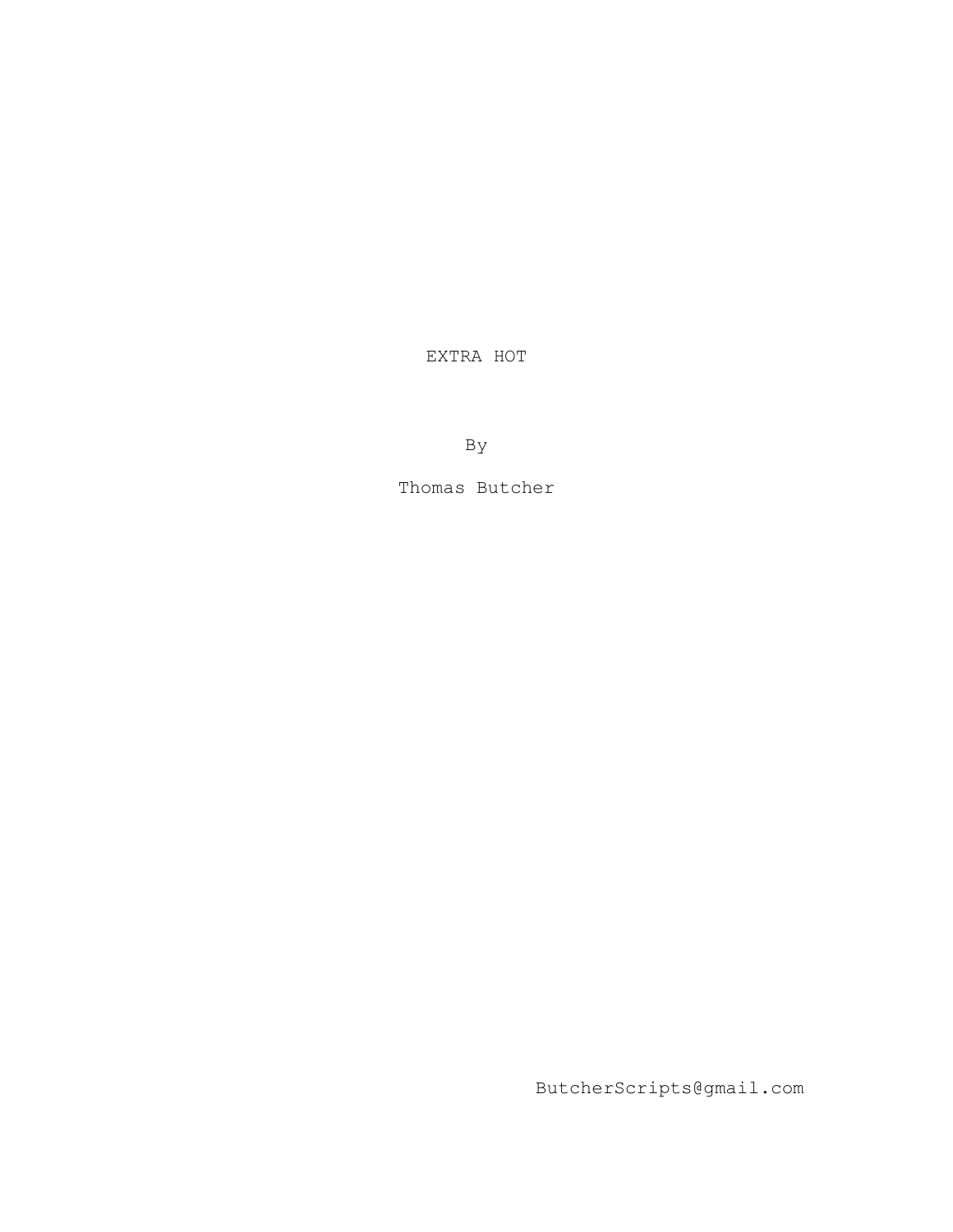INT./EXT. HOUSE – DAY

Doorbell rings. DANIEL (30) answers the door. PIZZA GUY (25) is holding a pizza box.

PIZZA GUY

Pizza!

DANIEL I didn't order any pizza.

PIZZA GUY Is this 783 Hartland Drive?

DANIEL

Yes.

## PIZZA GUY

Pizza!

DANIEL I quess my wife ordered it. Hmm, how much do I owe you?

PIZZA GUY

\$12.69.

DANIEL Alright, let me go grab it.

Daniel walks to the kitchen to grab his wallet. He returns to find the Pizza Guy has disappeared.

DANIEL (CONT'D)

Hello?

He looks out at the empty driveway.

DANIEL (CONT'D) What the hell?

He shrugs and closes the door.

PIZZA GUY (O.S.)

Pizza!

Daniel jolts. He finds the Pizza Guy standing in his living room.

> DANIEL What the hell are you doing?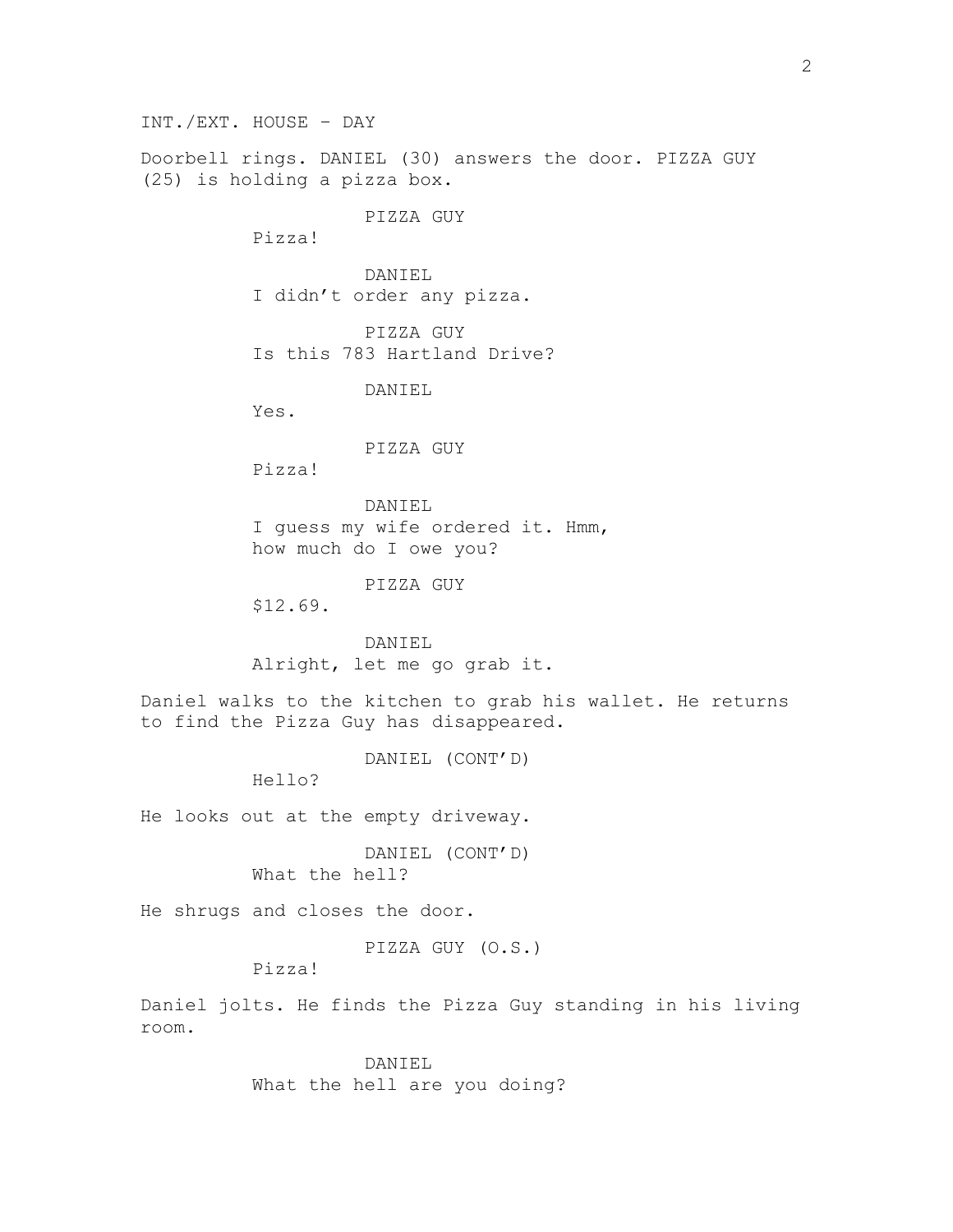Pizza Guy picks up a boom box that was hidden. He starts to play dance music. Daniel stares at him, confused. Pizza Guy starts moving his body. PIZZA GUY You want some of this pizza? It's extra hot! DANIEL Who are you? PIZZA GUY I'm the Pizza Guy, and this is for you. DANIEL What? Pizza Guy sets down the pizza. He rips open his shirt on beat with the music. Daniel stares. Pizza Guy dances. DANIEL (CONT'D) Are you a stripper? PIZZA GUY Pizza! DANIEL Who sent you?! Why are you here?! Tell me! Pizza Guy walks over to Daniel. DANIEL (CONT'D) What are you doing? Hey, stay away from me! Pizza Guy grabs Daniel's arm. DANIEL (CONT'D) Hey! Let go of me! This is not what I ordered! Pizza Guy! He throws Daniel down on the sofa chair. DANIEL (CONT'D) Are you crazy? Stop this now! PIZZA GUY Would you like some extra sausage on that pizza?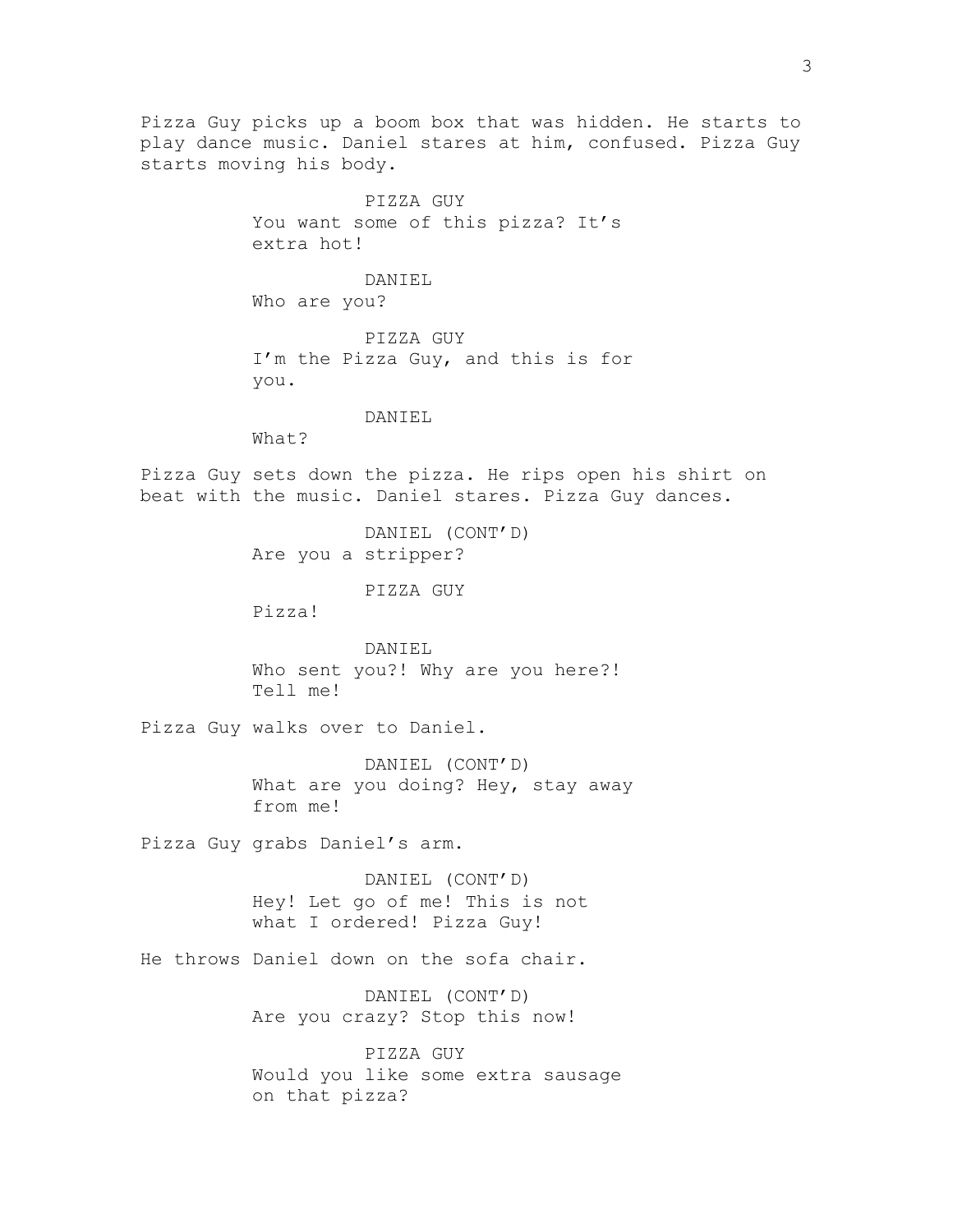Pizza Guy rips off his pants.

DANIEL No! No! Pepperoni! Pepperoni with pants on, please!

He shakes his crotch in Daniel's face as the music grows louder.

PIZZA GUY

Pizza!

Daniel screams.

INT./EXT. HOUSE – LATER

Two POLICE OFFICERS stand at Daniel's door.

POLICE OFFICER 1 You wanted to file a complaint?

## DANIEL

I was assaulted! The Pizza Guy showed up and I didn't order any pizza and then he came in the house and started dancing and-

POLICE OFFICER 1 Sir! I need you to remain calm.

## DANIEL

I'm sorry officer. It's just…there was so much sausage.

Daniel stares off.

DREAM SEQUENCE

POLICE OFFICER 2

Sausage?

DANIEL Would you like to come in? This might take a minute.

He opens the door. The Police Officers enter. One carries a boombox.

> DANIEL (CONT'D) Is…is that a boombox?

Dance music plays. Daniel stares.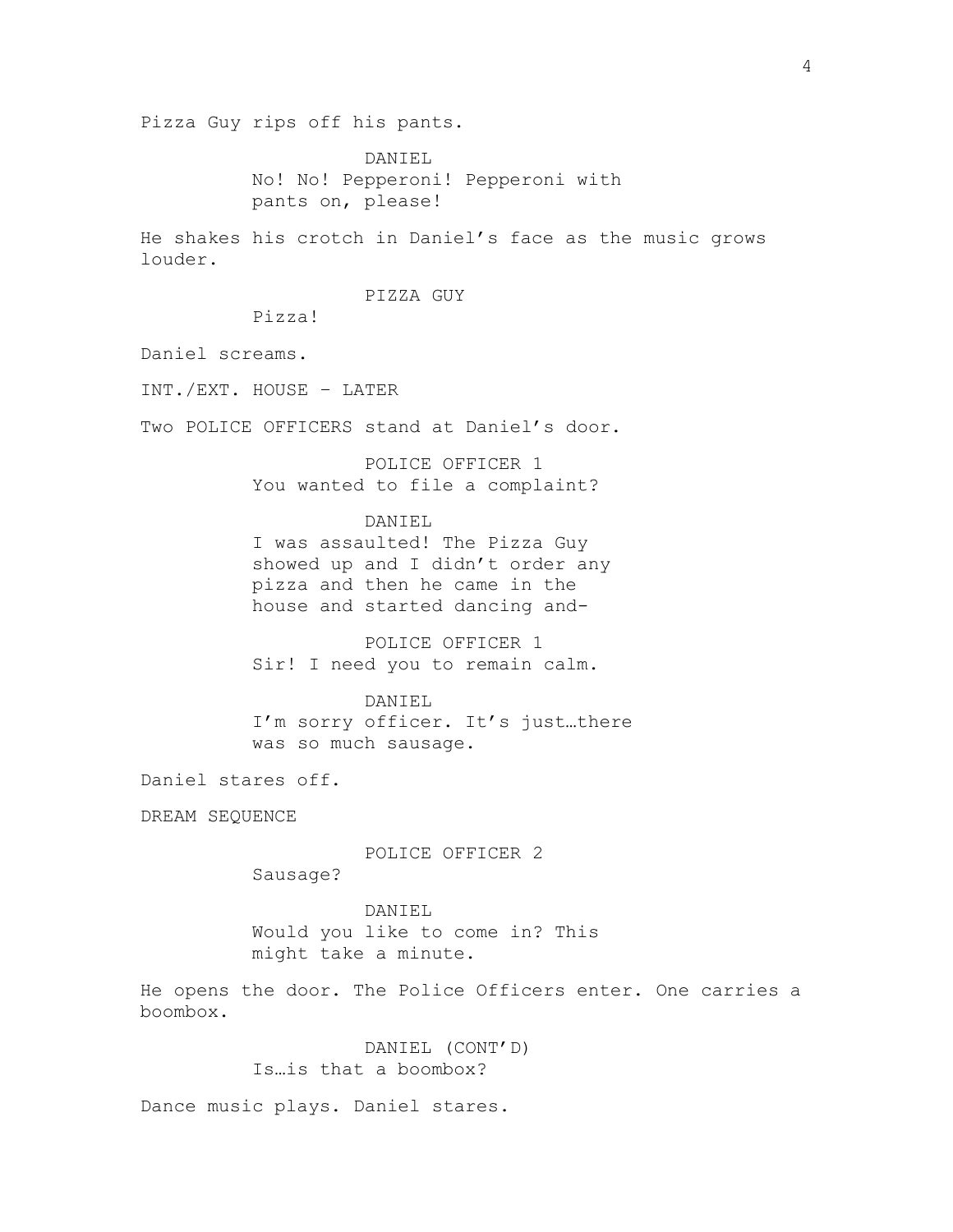POLICE OFFICER 2 (O.S.) Looks like we've got ourselves a situation! POLICE OFFICER 1 (O.S.) Time for us to exercise some justice! POLICE OFFICER 2 (O.S.) I think we better call in some backup! Daniel screams. END DREAM SEQUENCE POLICE OFFICER 2 Sausage? Daniel stares off. The Police Officers look at each other, then back at Daniel. INT. HOUSE – LATER Daniel is on the sofa chair, staring at nothing. His wife CHERYL (29) is heard entering the house. CHERYL (O.S.) Hey! I'm home! She walks into the living room. CHERYL (CONT'D) Daniel? Are you ok? Hello? He continues to stare at nothing. CHERYL (CONT'D) Are you gonna tell me what's going on? No response. CHERYL (CONT'D) Ok. Well, I'm hungry so I'm gonna order us some pizza. Without breaking his stare, Daniel lets out a long-DANIEL No!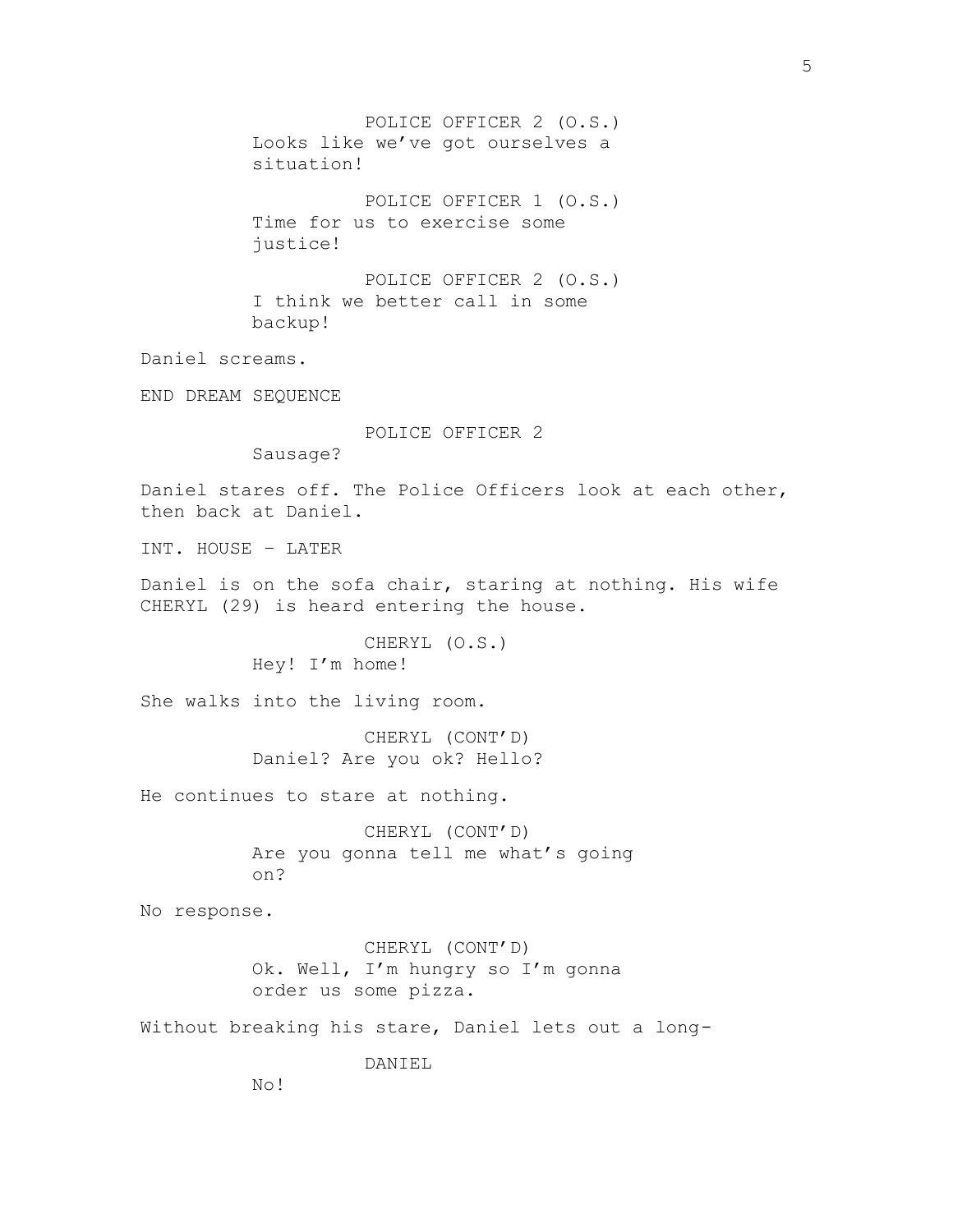Cheryl gets down close to Daniel.

CHERYL Hey. Hey! Daniel stop!

He stops yelling.

CHERYL (CONT'D) What's wrong? Look at me.

She puts her hand on his face. He turns to look at her.

CHERYL (CONT'D) Now tell me what's wrong.

Daniel starts to get emotional.

DANIEL There was so much sausage.

CHERYL

Sausage? Ok. Baby, what are you talking about?

DANIEL The pizza guy. He started dancing…and took off all his clothes…he wouldn't stop…he just kept swinging it around and around and around…yelling out the word…pizza.

Cheryl stares, confused.

DANIEL (CONT'D) Why? Why would you order that?

CHERYL

What?

DANIEL

The pizza guy.

CHERYL

I didn't order-

DANIEL Don't lie to me!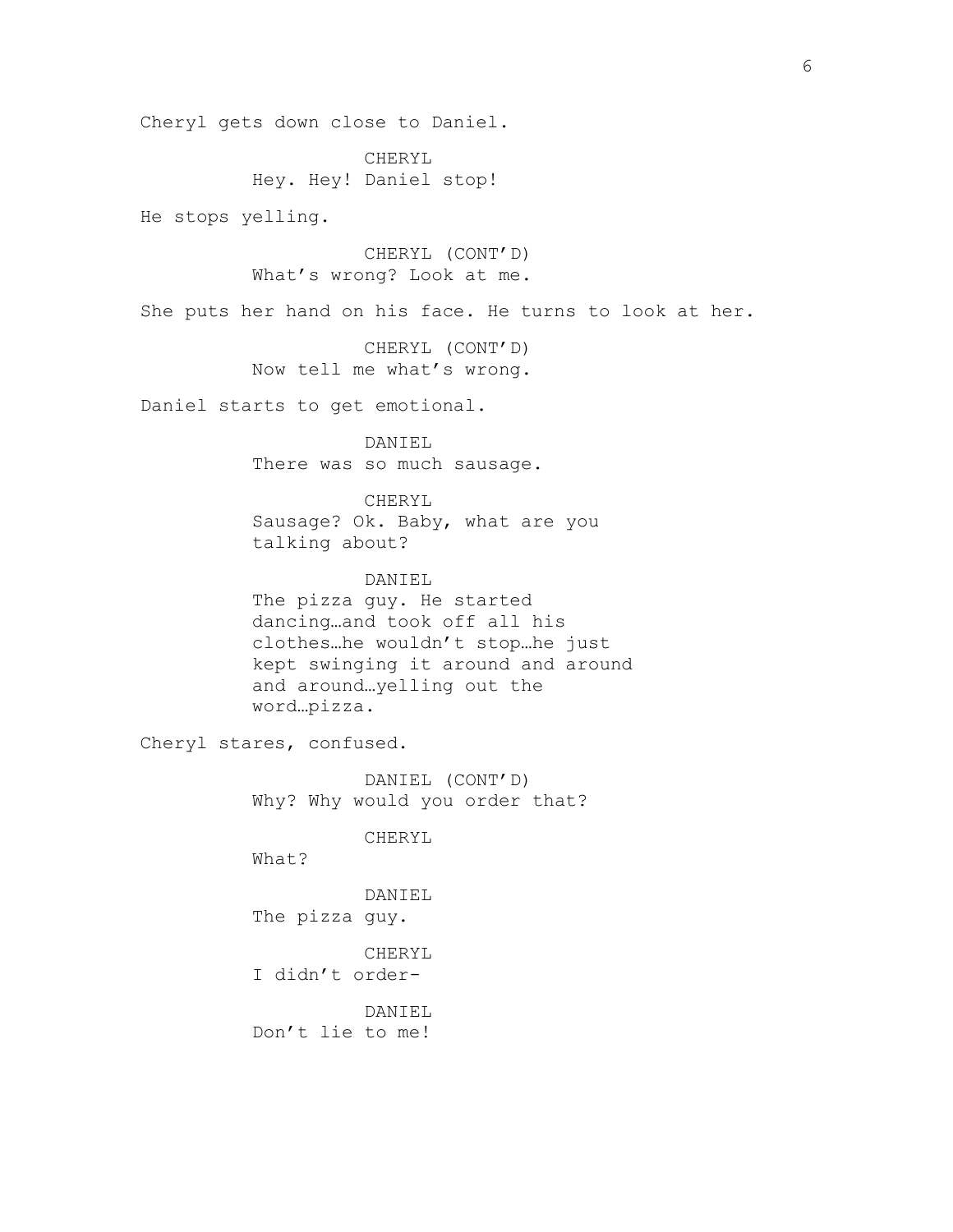CHERYL Daniel, honey, listen to me. I did not order a pizza stripper. Daniel stands. DANIEL Then who did Cheryl!? Who ordered the pizza stripper!? Cheryl remains kneeling by the chair. CHERYL Daniel. DANIEL Who ordered it!? Who!? Cheryl starts to cry. DANIEL (CONT'D) I know we've had problems, our fair share of differences, but this, Cheryl, this is unforgivable. Doorbell rings. DANIEL (CONT'D) Did you…oh no…did you order more pizza? CHERYL No! DANIEL Liar! Daniel backhands Cheryl. She falls to the ground. Doorbell rings. DANIEL (CONT'D) I'll show you. I'll show all of you. Daniel picks up a fire poker. Doorbell rings repeatedly. He walks over to the door with a menacing look. Cheryl cries on the ground. He swings open the front door.